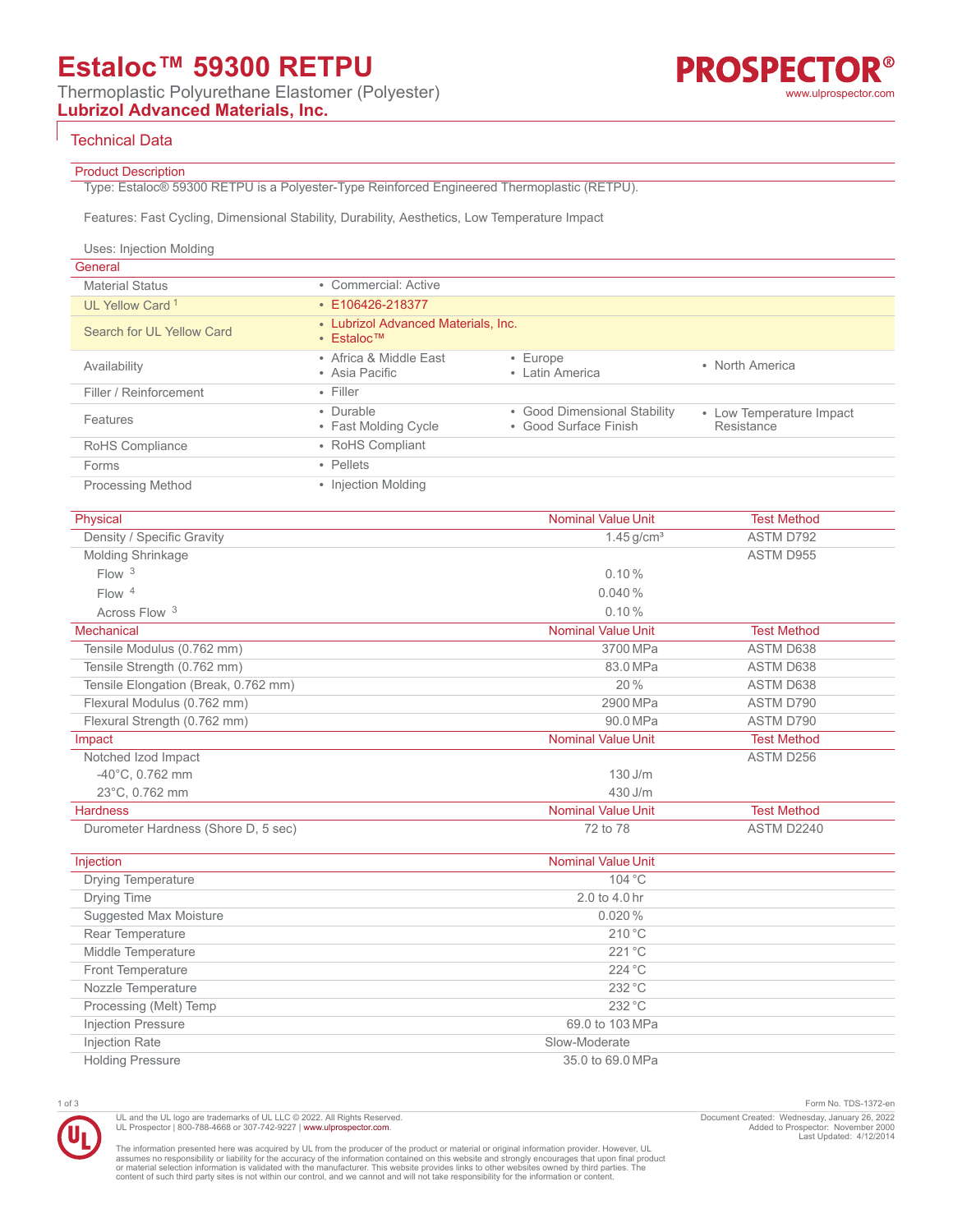**Lubrizol Advanced Materials, Inc.** [www.ulprospector.com](http://www.ulprospector.com)

## R® **PROSPECTO**

| Injection              | Nominal Value Unit |
|------------------------|--------------------|
| <b>Back Pressure</b>   | 0.345 MPa          |
| <b>Screw Speed</b>     | 30 to 80 rpm       |
| <b>Injection Notes</b> |                    |

Air Dew Point: -40°C

**Notes**

<sup>1</sup> A UL Yellow Card contains UL-verified flammability and electrical characteristics. UL Prospector continually works to link Yellow Cards to individual plastic materials in Prospector, however this list may not include all of the appropriate links. It is important that you verify the association between these Yellow Cards and the plastic material found in Prospector. For a complete listing of Yellow Cards, visit the UL Yellow Card Search.

 $2$  Typical properties: these are not to be construed as specifications.

3 Disc

4 Flex Bar



UL and the UL logo are trademarks of UL LLC © 2022. All Rights Reserved. UL Prospector | 800-788-4668 or 307-742-9227 | [www.ulprospector.com](http://www.ulprospector.com).

The information presented here was acquired by UL from the producer of the product or material or original information provider. However, UL<br>assumes no responsibility or liability for the accuracy of the information contai

2 of 3 Form No. TDS-1372-en Document Created: Wednesday, January 26, 2022 Added to Prospector: November 2000 Last Updated: 4/12/2014